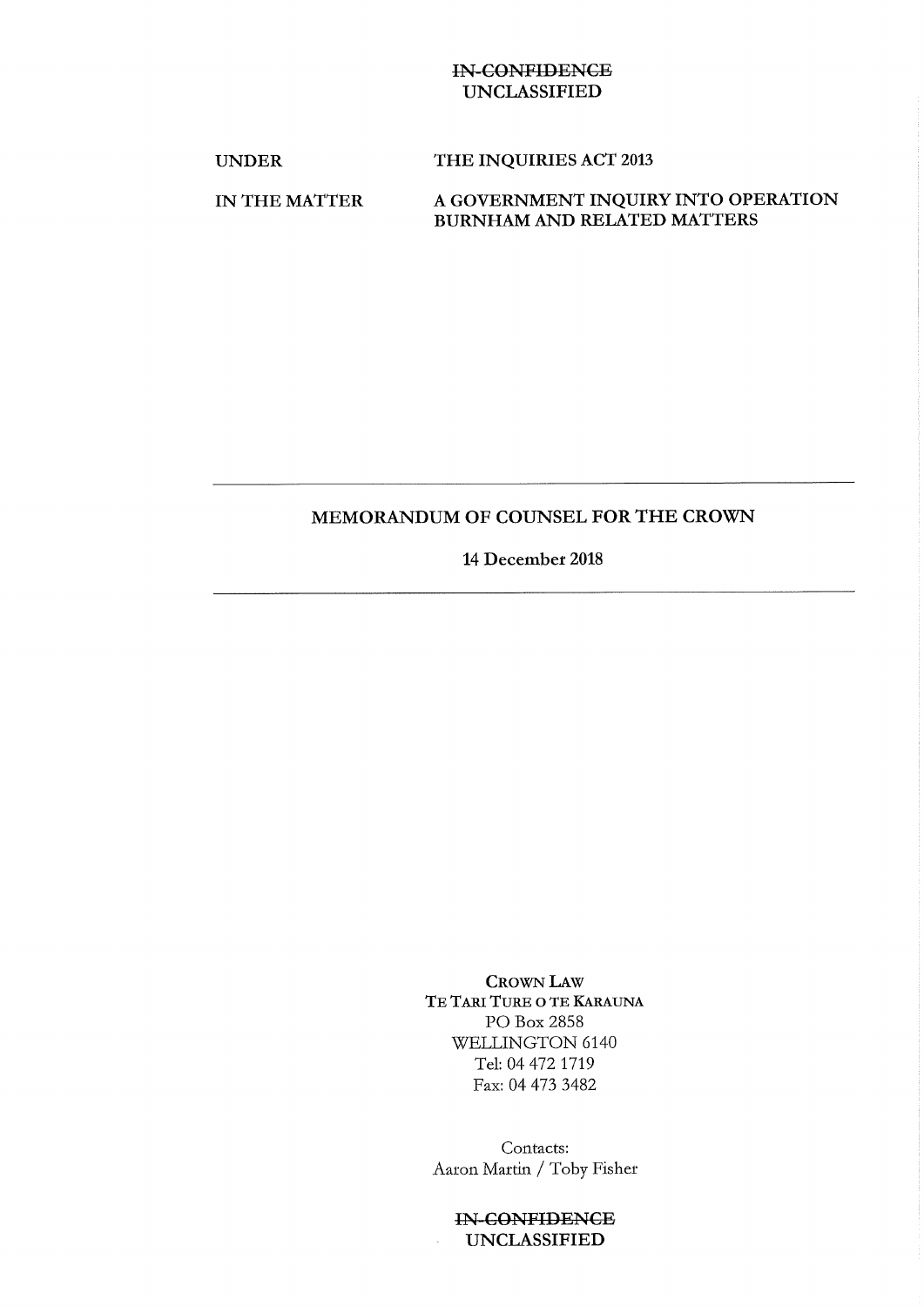## **INCONFIDENCE UNCLASSIFIED**

#### **MAY IT PLEASE THE INQUIRY:**

1. This memorandum is filed on behalf of the Department of the Prime Minister and Cabinet (DPMC), the Government Communications Security Bureau (GCSB) and the New Zealand Security Intelligence Service (NZSIS). It is submitted to fulfil the order in paragraph 20(e) of Minute No. 6 of the Inquiry, which provided:

> In relation to any material which requires the consent of overseas partners for release, a confidential memorandum is to be filed by, or on behalf of, each agency describing what steps they have taken to obtain consent and, if consent has not already been obtained, when it is likely to be obtained. This is to be done by, at the latest, 5pm on Friday 14 December 2018.

#### **DPMC material**

- 2. DPMC holds a small amount of material that requires the consent of overseas partners for release. That DPMC material is derived from information supplied to DPMC by other New Zealand Government agencies that those agencies require the consent of overseas partners to release to the Inquiry.
- 3. DPMC itself will not seek the consent of overseas partners to release this material to the Inquiry. Instead, other New Zealand Government agencies will seek the consent of overseas partners to release the underlying information to the Inquiry. Once that consent is obtained, DPMC will be in a position to release its material to the Inquiry.

#### **GCSB and NZSIS material**

- 4. GCSB and NZSIS have advised relevant overseas partner agencies of the Inquiry and that GCSB and NZSIS are likely to seek the consent of those agencies to release material to the Inquiry.
- 5. GCSB and NZSIS have not yet sought, nor obtained, the consent of any overseas partner agencies to the release of any material to the Inquiry. GCSB and NZSIS are awaiting the decision of the Inquiry in Ruling No 1 before seeking the consent of any overseas partner agency to release material to the

#### **IN CONFIDENCE UNCLASSIFIED**